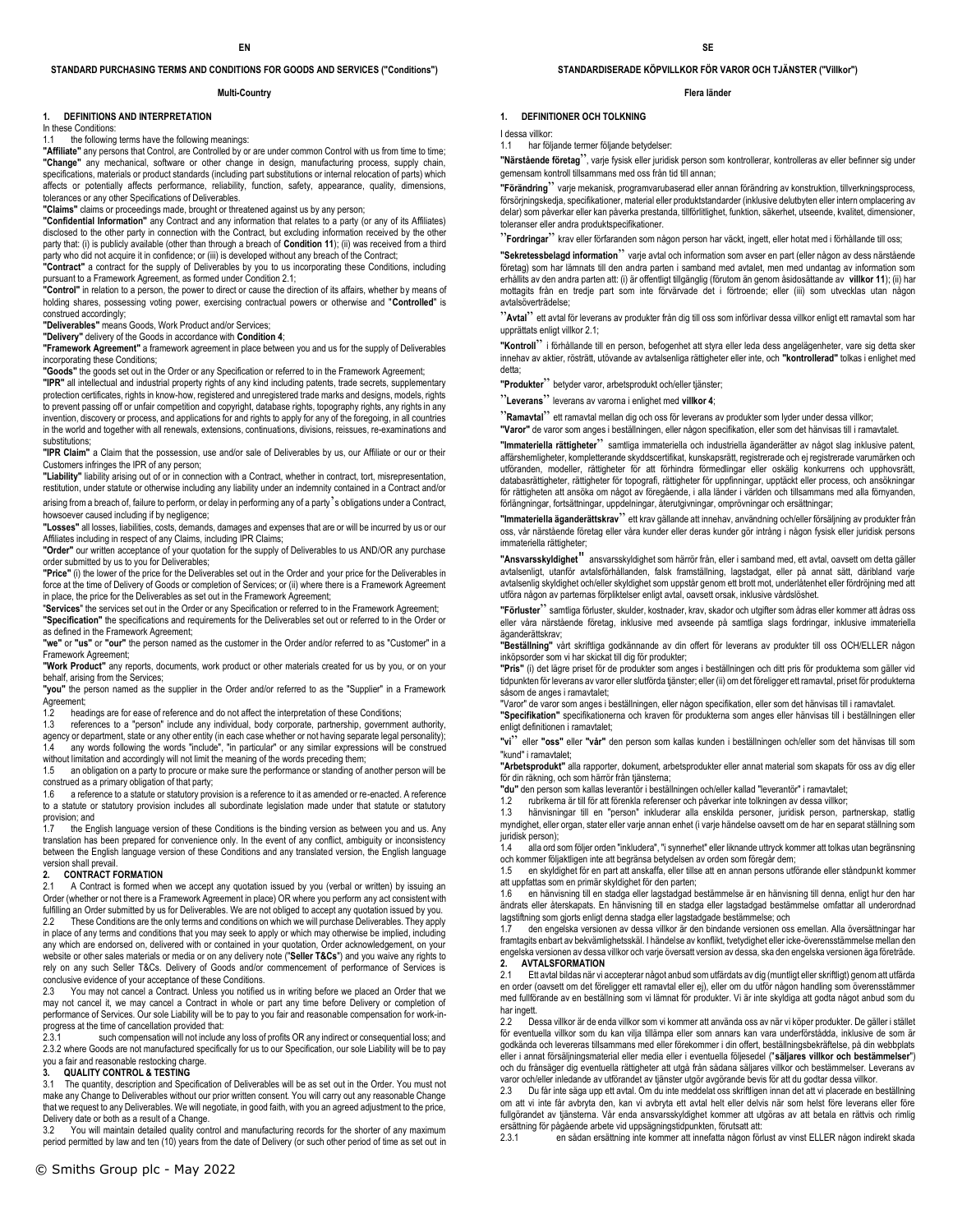a Framework Agreement or Order), which we or a third party on our behalf may inspect or receive copies of on demand.

3.3 We may inspect and test Goods at any time prior to Delivery. You will allow us and our representatives to enter your premises to carry out such inspection and testing and will provide us with all facilities reasonably required. If, following such inspection or testing, we are not satisfied that the Goods will comply with Condition 5.1, you will take all steps necessary to ensure compliance.

3.4 You will maintain a quality control system that meets any international standard as required by us, or which is otherwise approved by us and such test and inspection system as we may require.

3.5 You may not deliver the Goods by separate instalments without our prior written consent. Instalments will be invoiced separately by you.

# **4. DELIVERY OF GOODS / SUPPLY OF SERVICES**

Unless otherwise specified in an Order, you will deliver the Goods DDP (Incoterms 2010) to the address specified in the Order during our normal business hours on the date specified in the Order. You will be responsible for off-loading the Goods from the delivery vehicle. Delivery of the Goods will occur when they have been off-loaded at the delivery address.<br>4.2 You will perform Services in acc

You will perform Services in accordance with the applicable timetable communicated to you or as set out in the Order to meet all Specifications.

4.3 Time is of the essence for performance of your obligations under the Contract. If you are late performing your obligations under the Contract, you will pay to us a sum equal to 1.5% of the Price for each week of delay up to a maximum of 15% of the Price. You and we agree that this amount is reasonable and proportionate AND the most effective way of compensating us for part or all of our losses arising from late performance. However, you and we intend that we should be able to recover general damages as well as such sums in circumstances where we have suffered loss in excess of such sums as a result of your late performance. Therefore, our rights to any such sums under this **Conditions 4.3** is without prejudice to any other rights which we may have under the Contract or otherwise in respect of late performance, including the right to sue for damages or other relief and/or to terminate the Contract. A claim for general damages for late performance will be reduced by the amount of such sums under this **Conditions 4.3** actually applied or paid in respect of such late performance.

4.4 Services will be accepted by us when we are satisfied that the Services comply with the Specifications.<br>4.5 You will make sure that the Goods are marked in accordance with our instructions and any applicable You will make sure that the Goods are marked in accordance with our instructions and any applicable laws, rules and regulations and are properly packed and secured; marked with information on their origin; Delivery is accompanied by a prominently displayed delivery note showing the Order number, date of Order, type and quantity of Goods, and any special storage instructions; and delivered with all operating and safety

instructions, clearly displayed warning notices and such other information as may be necessary for the proper use, maintenance and repair of the Goods.<br>4.6 If you fail to deliver the Goods on tin

If you fail to deliver the Goods on time we may terminate the Contract immediately by giving you notice, in which case you will refund any monies already paid by us in relation to the Goods that have not been delivered and indemnify us and our Affiliates against our Losses as a result of your failure to supply Goods, including obtaining substitute goods from another supplier.

We will have a reasonable period of time following Delivery to inspect Goods. We may reject Goods which do not meet Specifications. We can also reject Goods which are more or less than the quantity or type Ordered or delivered prior to the date specified on the Order. Rejected Goods will be returned at your cost and expense. If we accept Goods delivered prior to the date specified on the Order we may charge you the cost of storing them until the actual specified Delivery date.

4.8 Risk in the Goods passes to us on the later of acceptance and Delivery. Ownership of the Goods passes to us on the earlier of payment of the Price and Delivery.<br>4.9 You will notify us in writing as soon you are aware

You will notify us in writing as soon you are aware that any Goods or the product support for the Goods are to be discontinued or made of "end of sale" or "end of life". At our request, you and we will agree in good faith a reasonable period of time during which you will keep agreed spare parts available for us for any discontinued, desupported, end of life or end of sale Goods.

## **5. YOUR OBLIGATIONS**

#### 5.1 You will make sure that the Goods will:

5.1.1 be of satisfactory quality, comprise genuine, new materials (which are not used, refurbished, reconditioned, remanufactured, counterfeit or of such age as to impair usefulness or safety) and be fit for any purpose notified by us to you;

5.1.2 conform to, satisfy and be capable of the Specifications;<br>5.1.3 be free from defects in design. materials and w

be free from defects in design, materials and workmanship;

5.1.4 be sold to us with full and unencumbered title and not infringe the IPR of any third party;<br>5.1.5 comply with all (i) applicable laws. (ii) requlatory requirements and (iii) standard

comply with all (i) applicable laws, (ii) regulatory requirements and (iii) standards and

requirements of relevant statutory and regulatory bodies; and

5.1.6 be safe and without risk to health.<br>5.2 In respect of Services You will:

In respect of Services, You will:

5.2.1 perform Services with the best care, skill and diligence in accordance with best practice;

5.2.2 use personnel (and sufficient number of personnel) who are suitably skilled and experienced to perform the Services;

5.2.3 make sure that the Services conform with our reasonable instructions, comply with Specifications, are performed to meet the purposes notified by us to you and do not infringe the IPR of any third party;

5.2.4 provide all equipment, tools and vehicles and other items required to provide the Services;

5.2.5 obtain and at all times maintain all licences and consents required for the provision of the Services; 5.2.6 comply with all applicable laws, regulations, regulatory policies, guidelines or industry codes which may

apply to the provision of the Services; and<br>5.2.7 post do or omit to do anything

not do or omit to do anything which may cause us or our Affiliates to lose any licence, authority, consent or permission required for our or their business.<br>5.3 You will observe all health and safety rules and

You will observe all health and safety rules and regulations and any other security requirements that apply at any of our premises and ensure that your personnel are insured against all risks while working on our premises.

5.4 Without affecting any of our other rights or remedies, if you materially breach any of these Conditions OR any Goods (whether or not accepted in whole or in part) do not conform with **Condition 5.1** during the longer of (i) your warranty period for the Goods and (ii) 12 months following Delivery OR any Services breach **Condition 5.2**, then we may:<br>5.4.1 terminate the

5.4.1 terminate the Contract and any other existing Contracts immediately with notice;<br>5.4.2 require vou, at our option, to promptly repair or replace the relevant Goods or

require you, at our option, to promptly repair or replace the relevant Goods or reperform the relevant Services free of charge;

5.4.3 reject the Deliverables (in whole or in part) and require you to refund the Price for the relevant Deliverables;<br>5.4.4

5.4.4 accept the Deliverables subject to an equitable Price reduction; or 5.4.5 at your expense, repair or have a third party repair the Goods or re

at your expense, repair or have a third party repair the Goods or reperform or have a third party reperform the Services and you will indemnify us and our Affiliates against our Losses (including from any IPR Claims) arising from such breach.<br>5.5 Condition 5.4 will annly to

5.5 **Condition 5.4** will apply to any repaired or replacement Goods supplied under **Condition 5.4.2.**

5.6 If, as a result of any Goods not conforming with **Condition 5.1** or Services not conforming with **Condition 5.2** or otherwise representing an unreasonable risk of harm to the public or the environment, we determine a recall, removal or correction campaign ("campaign") is necessary or are required to carry out a campaign, we may implement such campaign and you will indemnify us and our Affiliates against all Losses incurred as a result of any such campaign.

**6. OUR PROPERTY**

eller följdskada; och

2.3.2 när varor inte tillverkas specifikt för oss enligt vår specifikation, kommer vår enda ansvarsskyldighet bestå utav att betala dig en rättvis och rimlig återanskaffningsavgift.

#### **3. KVALITETSKONTROLL OCH PROVNING**

Mängden, beskrivningen och specifikationen av produkter kommer att vara i enlighet med vad som anges i beställningen. Du får inte göra några ändringar i produkterna utan att på förhand mottagit vårt skriftliga samtycke. Du kommer att utföra alla rimliga ändringar, som vi begär, med avseende på alla produkter. I händelse av en ändring kommer vi att i god tro förhandla fram en överenskommen justering av pris, leveransdatum eller båda två. 3.2 Du kommer att upprätthålla detaljerade protokoll över kvalitetskontroll och tillverkning för varje kortare period av en maximal period som tillåts enligt lag och under tio (10) års tid från leveransdatumet (eller en annan tidsperiod som anges i ramavtalet eller beställningen) som vi, eller en tredje part som företräder oss, kan komma att inspektera eller ta emot kopior av på begäran.

3.3 Vi kan inspektera och testa varor när som helst före leverans. Du kommer att tillåta oss och våra representanter tillträde till dina lokaler för utförande av sådan inspektion och testning, samt tillhandahålla oss samtliga rimligtvis nödvändiga faciliteter. Om vi, efter en sådan inspektion eller testning, inte är övertygade om att varorna kommer att uppfylla villkor 5.1, kommer du att vidta alla nödvändiga åtgärder för att säkerställa att de uppfyller de villkoren.<br>34 Du kommer a

3.4 Du kommer att upprätthålla ett kvalitetsstyrningssystem som uppfyller varje internationella standard som vi behöver, eller som har godkänts av oss, samt ett sådant test- och inspektionssystem som vi kan komma att behöva. 3.5 Du får inte leverera varorna genom enskilda delleveranser utan att på förhand ha erhållit vårt skriftliga samtycke. Delleveranser faktureras separat av dig.

## **4. LEVERANS AV VAROR/LEVERANS AV TJÄNSTER**

4.1 Om inte annat anges i en beställning levererar du varorna förtullade (Incoterms 2010) till den adress som anges i beställningen, under våra normala öppettider på det datum som anges i beställningen. Du kommer att ansvara för lossandet av varorna från leveransfordonet. Leverans av varorna kommer att vara när de har lossats vid leveransadressen.<br>4.2 Du kommer at

4.2 Du kommer att utföra tjänster i enlighet med den gällande tidtabell som har meddelats dig, eller som har angetts i beställningen i enlighet med alla specifikationer.

4.3 Tiden är av största vikt med avseende på utförandet av dina avtalsenliga skyldigheter. Om du blir försenad med dina avtalsenliga förpliktelser, ska du betala oss en summa som motsvarar 1,5% av priset för varje försenad vecka, upp till högst 15% av priset. Du och vi är överens om att detta belopp är rimligt och proportionellt OCH det mest effektiva sättet att kompensera oss för en del av eller samtliga våra förluster som uppstår på grund av försenade utföranden. Du och vi anser även att vi ska kunna återvinna ersättning för ett allmänt skadeståndskrav, samt dylika belopp i de fall där vi har drabbats av förluster som överstiger dylika belopp till följd av ditt sena utförande. Vår rätt till sådana belopp enligt **villkor 4.3** påverkar därför inte övriga rättigheter som vi kan ha enligt avtalet eller på annat sätt med avseende på sena utföranden, inklusive rätten att väcka skadestånd eller annan<br>lindring och/eller att säga upp avtal. Ett allmänt skadeståndskrav på grund av sent utförande kommer att reduce med summan av sådana belopp enligt **villkor 4.3** som faktiskt har tillämpats eller betalats med avseende på sådan sen prestation.

4.4 Tjänsterna accepteras av oss när vi anser att tjänsterna uppfyller specifikationerna.

Du kommer att se till att varorna är märkta enligt våra instruktioner samt gällande lagar, regler och föreskrifter, att de är ordentligt packade och säkrade; märkt med information om deras ursprung; Leveransen åtföljs av en framträdande följesedel som på ett tydligt sätt visar beställningsnummer, beställningsdatum, typ och mängd varor, samt eventuella speciella lagringsinstruktioner; och levereras med samtliga drifts- och säkerhetsanvisningar, tydliga varningsetiketter och annan information som kan vara nödvändig för korrekt användning, underhåll och reparation av varorna.

4.6 Om du försummar att leverera varorna i tid kan vi komma att säga upp avtalet omedelbart genom att meddela dig. I så fall kommer du att återbetala eventuella pengar som vi redan betalat i samband med de varor som inte har levererats och du ersätter oss och våra närstående företag för våra förluster till följd av att du inte levererat varorna, vilket inkluderar att införskaffa ersättningsvaror från en annan leverantör.

4.7 Vi kommer att ha en rimlig tidsperiod efter leverans för varuinspektion Vi kan avvisa varor som inte uppfyller specifikationerna. Vi kan även avvisa varor som i mer eller mindre grad överensstämmer med den varukvantitet eller -typ, som beställdes eller levererades före det datum som anges i beställningen. Kostnader och utgifter för återsändande av avvisade varor betalas av dig. Om vi accepterar varor som är levererade före det datum som anges på beställningen kan vi komma att debitera dig kostnaden för att lagra dem fram till det aktuella angivna leveransdatumet.

4.8 Ansvaret för varorna övergår till oss efter den senare av godkännande och leveranstidpunkterna. Äganderätten till varorna övergår till oss vid den tidigare av betalnings- och leveranstidpunkterna.

4.9 Du meddelar oss skriftligen så snart du är medveten om att eventuella varor eller produktsupporten för varorna ska upphöra, eller har slut säljas eller är uttjänta. På vår begäran kommer du och vi att enas om en rimlig tidsperiod under vilken du kommer att hålla överenskomna reservdelar tillgängliga för oss för eventuella varor som har upphört, förlorat support, är uttjänta, eller inte längre säljs.<br>5. DINA SKYLDIGHETER

# **5. DINA SKYLDIGHETER**<br>5.1 Du kommer att se till a

5.1 Du kommer att se till att varorna kommer att:

5.1.1 vara av tillfredsställande kvalitet, består av gediget, nytt material (som inte använts, renoverats, omarbetats, förfalskats eller är av sådan ålder att användbarheten eller säkerheten försämras) och att de är lämpliga för alla ändamål som vi meddelat dig;

5.1.2 överensstämma med, uppfylla och kunna bestå specifikationerna;

vara fria från defekter i design, material och utförande;

5.1.4 säljas till oss med fullständig och obegränsad äganderätt och inte göra intrång i någon tredje parts immateriella äganderätt;<br>5.1.5 följa alla

5.1.5 följa alla (i) gällande lagar, (ii) lagstadgade krav och (iii) standarder och krav i relevanta lagstadgade regler från behöriga lagstiftnings- och tillsynsmyndighet; och

5.1.6 vara säkra och utan risker för hälsan.

5.2 Med avseende på tjänster, kommer du att:

5.2.1 utföra tjänster med bästa omsorg, skicklighet och noggrannhet i enlighet med bästa praxis; 5.2.2 använda personal (och tillräckligt antal anställda) som har lämpliga färdigheter och erfarenhet för att utföra tiänsterna:

5.2.3 se till att tjänsterna överensstämmer med våra rimliga instruktioner, att de överensstämmer med specifikationerna, att de utförs för att uppfylla de ändamål som vi meddelat dig, samt att de inte gör intrång i någon tredje parts immateriella rättigheter;

5.2.4 tillhandahålla all utrustning, verktyg och fordon och andra föremål som krävs för att tillhandahålla tjänsterna; 5.2.5 erhålla och alltid upprätthålla samtliga licenser och samtycken som krävs för tillhandahållandet av tjänsterna; 5.2.6 efterleva samtliga tillämpliga lagar, föreskrifter, regleringsregler, riktlinjer eller branschkoder som kan gälla

för tillhandahållandet av tjänsterna; och inte göra eller utelämna något som kan förorsaka att vi eller våra närstående företag förlorar licenser, bemyndigande, samtycke eller tillstånd som krävs för vår verksamhet.<br>5.3 Du kommer att följa alla hälso- och säkerhetsregler och föreskrifter och a

5.3 Du kommer att följa alla hälso- och säkerhetsregler och föreskrifter och alla andra säkerhetskrav som gäller i någon av våra lokaler och se till att din personal är försäkrad mot alla risker när de arbetar i våra lokaler.

5.4 Om du på väsentligt sätt bryter mot något av dessa villkor, ELLER mot några krav gällande varor (oavsett om de är helt eller delvis godkända) inte överensstämmer med **villkor 5.1** under längre tid än (i) din garantiperiod för varor och (ii) 12 månader efter leverans, ELLER om några tjänster bryter **villkor 5.2**, kan vi, utan att påverka några av våra andra rättigheter eller rättsmedel:

5.4.1 omgående säga upp avtalet och eventuella andra befintliga avtal och meddela detta;<br>5.4.2 kräva att du om vi önskar omedelbart och kostnadsfritt renarerar eller byter ut ifrågav

5.4.2 kräva att du, om vi önskar, omedelbart och kostnadsfritt reparerar eller byter ut ifrågavarande varor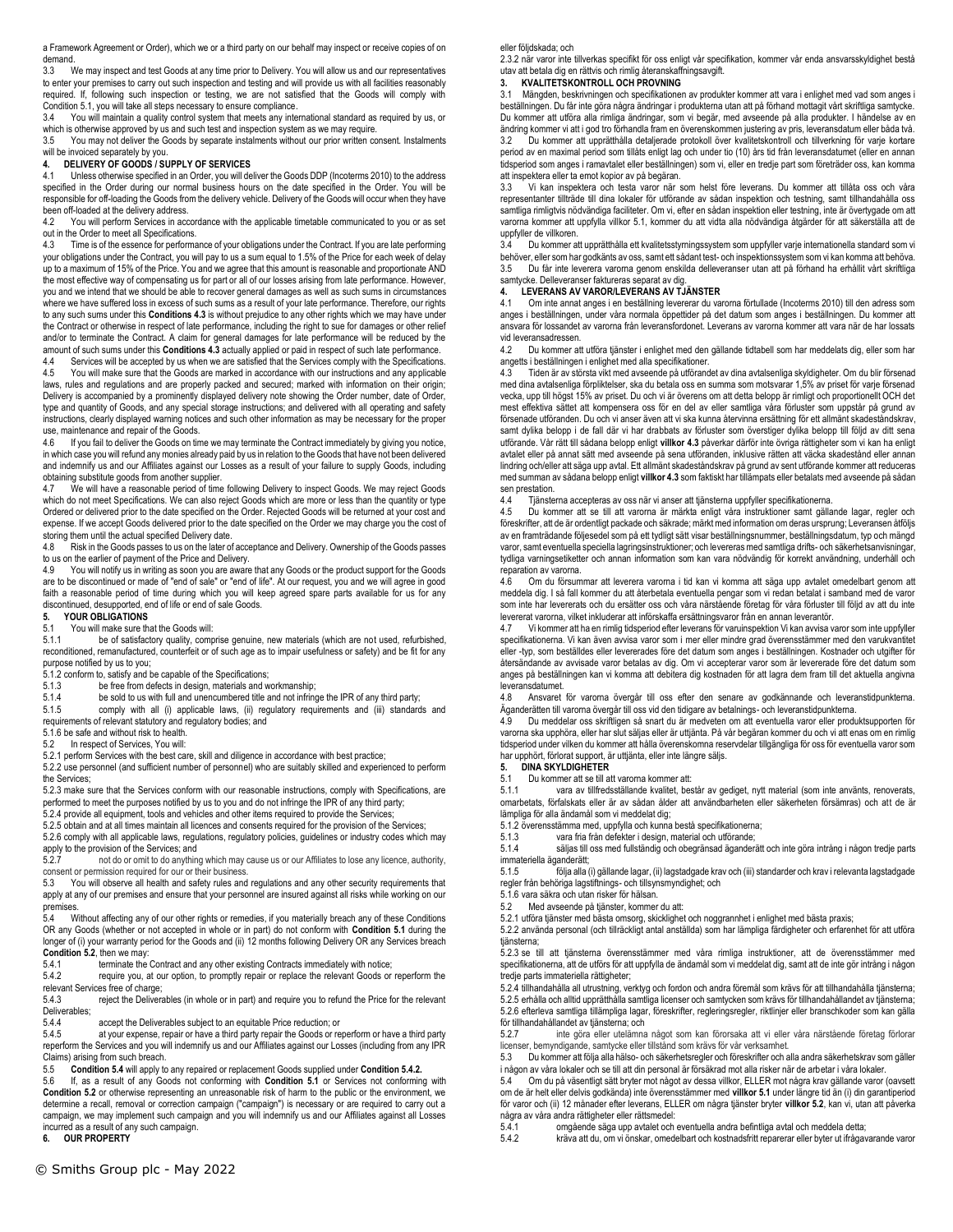6.1 All patterns, dies, moulds or other tooling or materials, supplied by us or prepared or obtained by you for us at our cost ("**Tooling**"), will be marked with our name or as otherwise specified by us and will be and remain our exclusive property returnable in good condition on demand.<br>6.2 You will insure against all risks any Tooling and also any of you

You will insure against all risks any Tooling and also any of your own tooling or property which may be kept on our premises for the purposes of providing Deliverables. You will keep all Tooling safe and in good condition while in your custody and/or under your control. All Tooling will be kept separately from your stock and other inventory.

6.3 We reserve the right to charge to you the cost of any Tooling if it is destroyed or damaged or rendered unfit for the purpose for which it was originally manufactured while under your control.<br>6.4 You will not dispose of any Tooling other than in accordance with our prior writ

You will not dispose of any Tooling other than in accordance with our prior written instructions. You will not, at any time, use Tooling, nor will you allow Tooling to be used by anyone else for any purpose other than the supply of the Deliverables unless we have previously provided our consent in writing.

6.5 We will have the right to enter your premises and remove Tooling at any time without being liable for trespass or for damages of any sort.<br>7. **ASSIGNMENT OF IPR** 

# **7. ASSIGNMENT OF IPR**<br>**7.1** This **Condition 7** will

7.1 This **Condition 7** will apply if the Goods are to be made, modified or redesigned to our Specification. Any bespoke Specification or Work Product you create or have created for us will be treated as "Goods" for the purposes of this **Condition 7.**

 $7.2$  We will own all present and future IPR (together with all economic and proprietary rights) in the Goods and our specification. Accordingly, you will not use our specification other than to manufacture the Goods for us. With full title guarantee, you:

7.2.1 assign to us all IPR in the Goods which subsist as at the date of the Contract;

7.2.2 assign to us (by way of present assignment of the future copyright) all future copyright in the Goods immediately upon its creation; and

7.2.3 agree to assign to us all other IPR in the Goods immediately upon its creation.

7.3 You will:

7.3.1 at your own cost, execute all such documents and do all such acts and things as we may request from time to time in order to secure our full right, title and interest in the IPR in the Goods; and

7.3.2 obtain the waiver of all moral rights (and any broadly equivalent rights) in the Goods.

7.4 The exception to **Condition 7.2** above is that any IPR in existing products, materials or data used to create Goods ("**Existing Materials**") will continue to belong to you (or your suppliers). You grant (and, where<br>applicable, will ensure that your suppliers grant) to us, our Affiliates and our and their end customers a<br>non part of any Goods.

#### **8. PRICE AND PAYMENT**

8.1 As long as you perform your obligations in accordance with the terms of the Contract, we will pay the Price to you in accordance with **Condition 8**.

The only sums of money we will pay in connection with the supply of the Deliverables are the Price which will be inclusive of all costs and expenses incurred by you including all packaging, insurance, carriage, duties and delivery costs.

8.3 Any sum payable under the Contract is exclusive of value added tax, sales tax and/or goods and services tax (and any other similar or equivalent taxes, duties, fees and levies imposed from time to time by any government or other authority) upon any supply made to us which will be payable in addition to that sum in the manner and at the rate prescribed by law from time to time but inclusive of all other taxes, fees and levies imposed from time to time by any government or other authority.<br>8.4 You may invoice us for the Price for the Goods following I

You may invoice us for the Price for the Goods following Delivery and for Services following completion. 8.5 Other than as set out in **Conditions 8.7** and **8.9**, each invoice will be payable by us within 60 days following the date on which the invoice is received by us, plus the number of days until our next payment run. You will send invoices to the address specified in the Order.

8.6 No payment made by us will constitute acceptance by us of any Deliverables or otherwise affect any rights or remedies which we may have against you including the right to recover any amount overpaid or wrongfully paid to you.<br>8.7 We may withhout

We may withhold payment of any disputed sum until the dispute is settled.

8.8 If any undisputed sum payable under the Contract is not paid when due you may charge us interest daily on that sum at 3% per year subject to any maximum or minimum rate of interest on overdue invoices specified by applicable law, from the due date until the date of payment (whether before or after judgment).

8.9 We may set-off, deduct or withhold any liability which you have to us against any liability which we have to you.

#### **9. TERMINATION**

9.1 Without limiting any other right we may have to terminate a Contract, if you commit a material breach of these Conditions we may terminate the Contract and any other existing Contracts immediately with written notice. Any breach of **Conditions 11, 12** or **15.9** will be deemed to be a material breach.<br>9.2 Without limiting any other right we may have to terminate a Contract we may te

Without limiting any other right we may have to terminate a Contract, we may terminate the Contract immediately by giving you written notice if you (a) have a receiver, administrator or liquidator (provisional or otherwise) appointed; (b) are subject to a notice of intention to appoint an administrator or any other resolution on insolvency; (c) pass a resolution for your winding-up; (d) have a winding up order made by a court in respect of you; (e) enter into any composition or arrangement with creditors; (f) cease to carry on business; (g) are the subject of anything similar or equivalent to that set out in (a) to (f) under any applicable laws; or (h) you are subject to any change of Control and you will notify us immediately upon the occurrence of any such event or circumstance.<br>9.3 Follow

9.3 Following expiry or termination of the Contract:<br>9.3.1 any Conditions which expressly or implement

any Conditions which expressly or impliedly continue to have effect after expiry or termination of the Contract will continue in force; and<br>9.3.2 all other rights and obligat

all other rights and obligations will immediately stop but will not affect any of your or our rights, obligations, claims and liabilities which may exist prior to the date of expiry or termination; and

9.3.3 each party will immediately stop using the other party's Confidential Information and will as soon as reasonably possible, if requested to do so, return to the other party all of the other party's Confidential Information (including all copies and extracts) in its possession or control or confirm its secure destruction; and

9.3.4 each party may keep any of the other party's Confidential Information which it has to keep to comply with any applicable law and **Condition 9.3.3** will not apply to such Confidential Information. **Condition 11** will continue to apply to retained Confidential Information.

9.4 If we terminate a Contract, we may require you to deliver to us any supplies, materials or drawings produced or acquired by you for the terminated part of the Contract and we will agree, in good faith, on the amount payable for the same.

# **10. LIABILITY AND INSURANCE**<br>10.1 You will indemnify us and our Affiliates

You will indemnify us and our Affiliates against all our and their Losses arising from your breach of or negligent performance of or your failure to perform or delay in performing any part of these Conditions. We may, at our discretion, control the defence of any claim in respect of which you are required to indemnify us under a Contract.

10.2 Subject to **Condition 10.3**, we will not have any Liability to you for any (i) loss of profit, goodwill or revenue; or (ii) any indirect, consequential or special loss.

10.3 Nothing in these Conditions or any Contract will operate to exclude or restrict one party s Liability (if any) to the other (including for a person for whom it is vicariously liable):<br>10.3.1 for death or personal iniury resulting from its negligence:

for death or personal injury resulting from its negligence;

eller utför de relevanta tjänsterna igen;<br>543 avvisa produkterna (hel

5.4.3 avvisa produkterna (helt eller delvis) och kräva att du återbetalar priset för relevanta produkterna;<br>5.4.4 acceptera produkterna till en skälig prisminskning: eller 5.4.4 acceptera produkterna till en skälig prisminskning; eller<br>5.4.5 kräva att du eller tredie part på din bekostnad reparera

5.4.5 kräva att du, eller tredje part, på din bekostnad reparerar varorna på nytt eller gör om utförandet av relevanta tjänster, och du kommer att ersätta oss och våra närstående företag motsvarande våra förluster (inklusive eventuella anspråk avseende immateriella rättigheter) som härrör från en sådan överträdelse.

5.5 **Villkor 5.4** gäller för reparerade eller ersatta varor som levereras enligt **villkor 5.4.2.**

5.6 Om vi, till följd av att varor som inte överensstämmer med **villkor 5.1**, eller att tjänster inte

överensstämmer med **villkor 5.2**, eller att dessa på annat sätt utgör en orimlig risk för allmänheten eller miljön, bestämmer oss för att ett återkallande, tillbakadragande eller en korrigeringsåtgärd ("åtgärd") är nödvändig, kan vi genomföra en sådan, och du kommer att ersätta oss och våra närstående företag motsvarande alla förluster som uppkommit till följd av denna åtgärd.

# **6. VÅR EGENDOM**

6.1 Alla mönster, pressar, formar eller annat verktygsmaterial som har levererats av oss, eller som har framtagits eller erhållits av dig för vår del, till vår kostnad ("**verktygsmaterial**"), kommer att märkas med vårt namn, eller på ett sätt som angetts av oss och, de kommer att utgöra och förbli vår exklusiva egendom, som på begäran ska kunna returneras i gott skick.

6.2 Du kommer att försäkra dig mot alla risker gällande allt verktygsmaterial och eventuella egna verktyg eller egendom som kan komma att finnas i våra lokaler för tillhandahållandet av produkter. Du kommer att hålla allt verktygsmaterial i säkert förvar och i gott skick under ditt omhändertagande och/eller under din kontroll. Allt verktygsmaterial kommer att hållas separat från ditt lager och övriga inventarier.

6.3 Vi förbehåller oss rätten att debitera kostnaden för eventuellt verktygsmaterial som förstörs eller skadas eller görs olämpligt för det syfte som det ursprungligen tillverkades, när det är under din kontroll.

6.4 Du kommer inte att förfoga över något verktygsmaterial annat än i enlighet med vad som har angetts i våra tidigare skriftliga instruktioner. Du kommer inte att under några omständigheter låta någon annan person använda verktygsmaterialet för något annat ändamål än leverans av produkterna, såtillvida vi inte tidigare har lämnat vårt skriftliga samtycke.<br>6.5 Vi har rätt

6.5 Vi har rätt att när som helst tillträda dina lokaler och avlägsna verktygsmaterial utan att hållas ansvarsskyldiga för intrång eller skada av något slag. **7. UPPGIFTER OM IMMATERIELLA RÄTTIGHETER**

7.1 **Villkor 7** gäller om varorna ska tillverkas, ändras eller omformas efter vår specifikation. Varje anpassad specifikation eller arbetsprodukt som du har framtagit själv eller för vår del kommer att behandlas som "varor" i

## enlighet med **villkor 7**.

7.2 Vi kommer att inneha alla nuvarande och framtida immateriella rättigheter (tillsammans med alla ekonomiska och proprietära rättigheter) med avseende på alla varor och vår specifikation. Du kommer följaktligen inte att använda vår specifikation annat än för att tillverka varorna för oss. Du kommer att med fullständiga äganderättigheter:

7.2.1 överlåta samtliga immateriella rättigheter till varorna som föreligger vid datumet för avtalstecknandet; 7.2.2 överlåta (genom att presentera bruk av framtida upphovsrätt) all framtida upphovsrätt gällande varorna till oss omedelbart efter framtagandet; och

7.2.3 samtycka till att tilldela oss alla andra immateriella rättigheter med avseende på varorna omedelbart efter framtagandet.

#### 7.3 Du kommer:

7.3.1 på egen bekostnad verkställa alla sådana dokument/handlingar, och utföra alla sådana handlingar och saker som vi kan komma att begära från tid till annan med syftet att säkerställa vår fullständiga rätt och äganderätt till, samt intressen i de immateriella rättigheter med avseende på varorna; och

7.3.2 Avstå från alla ideella rättigheter (och alla tillnärmelsevis likvärdiga rättigheter) med avseende på varorna.

7.4 Undantaget från **villkor 7.2** ovan utgörs av att eventuella immateriella rättigheter till befintliga produkter, material eller data som används för att ta fram varor ("**befintliga material**") fortsätter att tillhöra dig (eller dina leverantörer). Du beviljar (och tillser i förekommande fall att dina leverantörer beviljar) oss, våra närstående företag samt våra och deras slutkunder en icke-exklusiv, evärdlig, royaltyfri, oåterkallelig licens för att använda, och för att ha använt, befintliga material som ingår i några varor.<br>8. PRIS OCH BETALNING

#### **8. PRIS OCH BETALNING**

8.1 Så länge du utför dina förpliktelser, enligt villkoren i avtalet, betalar vi dig i enlighet med **villkor 8**.

8.2 De enda summor pengar vi ska betala i samband med leveransen av produkterna är priset som inkluderar alla kostnader och utgifter som du ådrar dig, inklusive alla förpackningar, försäkringar, transporter, avgifter och leveranskostnader.<br>8.3. Eventuellt l

8.3 Eventuellt belopp som skall betalas enligt avtalet är exklusive skatt, moms och/eller skatt för varor och tjänster (och andra liknande eller motsvarande skatter, tull, avgifter och uttaxeringar som åläggs oss från tid till annan av någon stat eller annan myndighet) vid leverans till oss och som ska betalas utöver det beloppet på det sätt och i den takt som föreskrivs i lag från tid till annan, men inklusive samtliga övriga skatter, avgifter och uttaxeringar som åläggs från tid till annan av någon regering eller annan myndighet.

Du kan fakturera oss priset för varorna efter deras leverans, och priset för tjänster när de är fullgjorda.

8.5 Om inte annat anges i **villkor 8.7** och **8.9** kommer varje faktura att betalas av oss inom 60 dagar efter det att fakturan mottagits av oss, plus antalet dagar fram till vår nästa betalningsperiod. Du skickar fakturor till den adress som har angetts i beställningen.

8.6 Ingen betalning från oss kommer att utgöra ett godkännande från våra sida med avseende på några produkter eller på annat sätt påverka eventuella rättigheter eller rättsmedel som vi kan inneha gentemot dig, inklusive rätten att återvinna eventuellt belopp som har överbetalats, eller felaktigt betalats till dig.<br>8.7 Vi kan innehålla betalning av en omtvistad summa tills tvisten är avgiord.

Vi kan innehålla betalning av en omtvistad summa tills tvisten är avgjord.

8.8 Om någon obestridd summa som ska betalas enligt avtal inte betalas vid förfallodag, kan du dagligen debitera oss ränta på det beloppet med 3 % årsränta, med förbehåll för högsta eller lägsta ränta på förfallna fakturor som anges i gällande lag, från förfallodagen till betalningsdatum (vare sig före eller efter dom).

8.9 Vi kan kvitta, dra av eller undanhålla en betalningsskyldighet som du har gentemot oss i utbyte mot någon betalningsskyldighet som vi har gentemot dig.<br>9 UPPHÖRANDE

# **9. UPPHÖRANDE**<br>9.1 Vi kan utan att

9.1 Vi kan, utan att det begränsar någon annan rätt, behöva säga upp ett avtal, och om du begår en väsentlig överträdelse mot dessa villkor kan vi omedelbart säga upp avtalet och andra befintliga avtal med hjälp av ett skriftligt meddelande. Eventuella överträdelser mot **villkor 11, 12** eller **15.9** anses vara väsentliga överträdelser.

9.2 Vi kan, utan att det begränsar någon annan rätt, behöva säga upp ett avtal, och om du begår en väsentlig överträdelse mot dessa villkor kan vi omedelbart säga upp avtalet och andra befintliga avtal med hjälp av ett skriftligt meddelande, om du (a) får en konkursförvaltare, förvaltare eller likvidator (preliminär eller annan) utsedd för din del (b) är föremål för en avsiktsförklaring om utnämning av en förvaltare eller någon annan resolution om insolvens (c) godkänner en resolution för ditt bolags avveckling (d) har ett rättsligt beslut om avveckling av din verksamhet (e) ingår något ackord eller en överenskommelse med fordringsägare f) upphör med att bedriva verksamhet g) är föremål för något liknande eller likvärdigt med det som anges i (a) till (f) i enlighet med några gällande lagar, eller (h) du är föremål för en ändring gällande styrning/kontroll, vilket du då ska meddela oss omedelbart ifall en sådan händelse eller omständighet inträder.

9.3 Efter avtalets upphörande eller uppsägning:<br>9.3.1 kommer alla villkor som uttryckligen

9.3.1 kommer alla villkor som uttryckligen eller underförstått fortsätter ha verkan efter utgången av avtalet eller uppsägningen att fortsätta att gälla; och

9.3.2 kommer samtliga övriga rättigheter och skyldigheter att upphöra omedelbart, vilket inte kommer att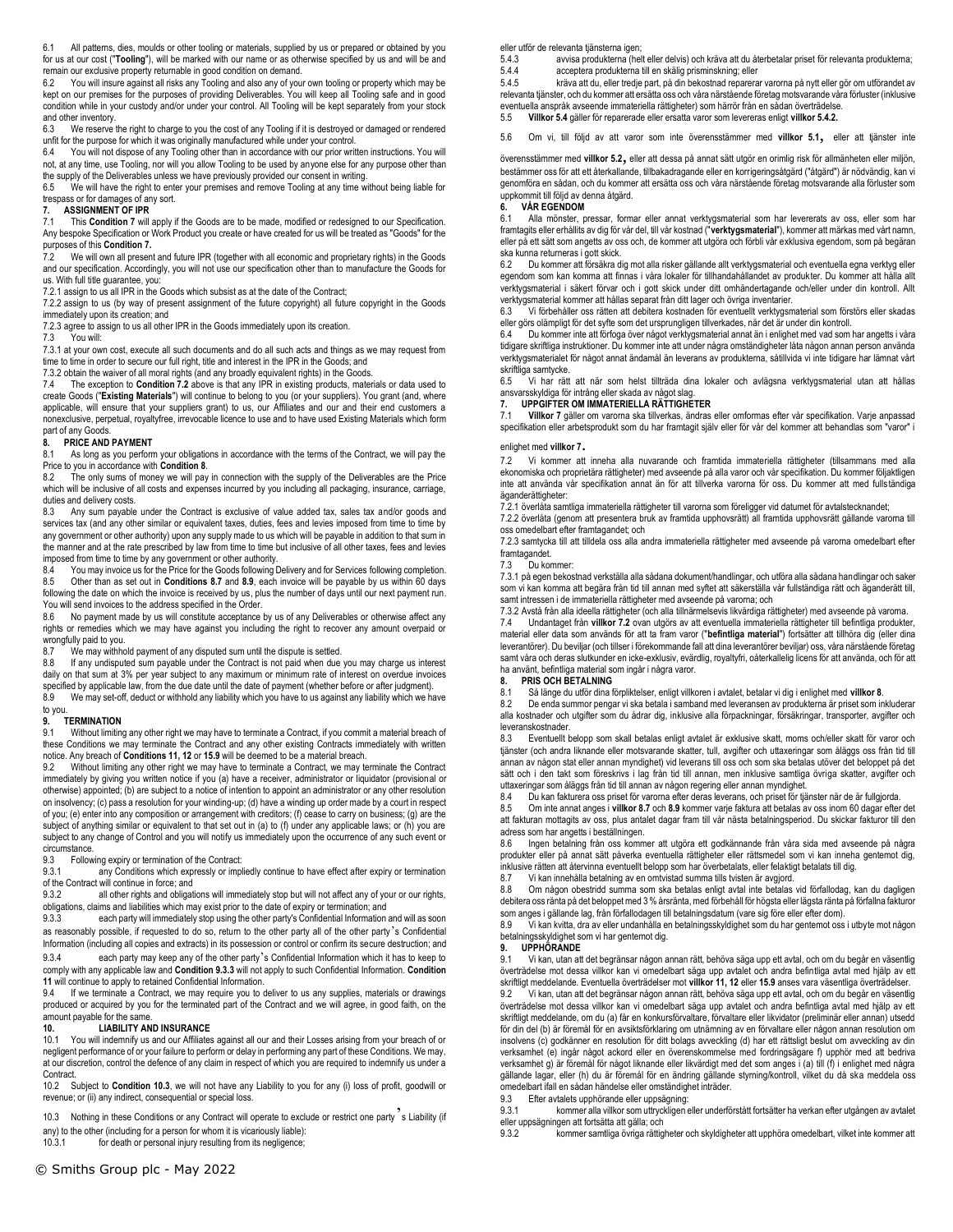#### 10.3.2 for its fraud or fraudulent misrepresentation; or

10.3.3 for any matter for which it is not permitted by law to exclude or limit its liability.

10.4 The exclusions from and limitations of liability contained in these Conditions will apply after as well as before the date of expiry or termination of any Contract.

10.5 The exclusions from, and limitations of, liability set out in this **Condition 10** will be considered severally. The invalidity or unenforceability of any one sub-clause or clause will not affect the validity or enforceability of any other sub-clause or clause and will be considered severable from each other.

10.6 You will have satisfactory insurance cover with a reputable insurer to cover your obligations to us, including public liability insurance cover, cover for any potential liabilities arising from a Contract and any insurances required by law. You will provide evidence of your insurance coverage at our request.

## **11. CONFIDENTIALITY**

## 11.1 Except as set out in Condition 11.2, each party will:

11.1.1 only use the other party's Confidential Information for the purpose of performing its obligations and exercising its rights under the Contract;

11.1.2 keep the other party's Confidential Information secret, safe and secure; and

11.1.3 not disclose the other party's Confidential Information to any other person.

11.2 Each party may disclose the other party<sup>3</sup>s Confidential Information:<br>11.2.1 to the extent required by law, any court of competent iurisdict

to the extent required by law, any court of competent jurisdiction or the rules of any government, public or regulatory body or any stock exchange; and<br>11.2.2 to its officers, directors, employees an

to its officers, directors, employees and professional advisers and, in our case, our Affiliates, agents and sub-contractors, who need the Confidential Information in order for that party to perform its obligations and exercise its rights under the Contract. A party disclosing the other party's Confidential Information under **Condition 11.2.2** will make sure that each person to whom it discloses that Confidential Information is bound by obligations of confidentiality no less onerous than those set out in this **Condition 11**.

11.3 Each party acknowledges and agrees that damages alone would not be an adequate remedy for breach of **Condition 11** by that party. Accordingly, the other party will be entitled, without having to prove special damages, to injunctive relief, equitable relief and/or specific performance for any breach or threatened breach of **Condition 11** by the first party<br>**12.** ETHICAL CONDI

#### **12. ETHICAL CONDUCT**

12.1 You will conduct your business ethically and lawfully and in accordance with our Supplier Code of Business Ethics (http://www.smiths.com/responsibility-supplier-code-of-business-ethics.aspx) or an equivalent code of ethics.

12.2 You represent and warrant that you and your subcontractors and suppliers do not use or permit unacceptable labour practices, such as child or forced labour, or unsafe working conditions and comply with all

applicable labour and employment laws, regulations, standards and conventions, including the UN<sup>2</sup>s Guiding

Principles on Business & Human Rights and the International Labor Organization<sup>7</sup>s Conventions and any similar or equivalent laws applying in the jurisdiction in which we are registered.

12.3 You hereby acknowledge that you are aware of, and agree to comply with all applicable anti-bribery and anti-corruption laws, including but not limited to the Foreign Corrupt Practices Act (FCPA) (and related regulation and guidance) and any similar or equivalent laws applying in the jurisdiction in which we are registered.

12.4 You represent and warrant that you only supply minerals to us and our Affiliates from sources that do not (i) contribute to conflict; and/or (ii) benefit or finance armed groups in the Democratic Republic of Congo or any adjoining country. You have adopted, and require your suppliers of minerals to adopt, conflict mineral policies and management systems.

12.5 You will permit us, and any person nominated by us, to have such access to your premises, personnel, systems, books and records as we may require to verify your compliance with this **Condition 12**. We also reserve the right to inquire and investigate your conduct to satisfy ourself of your compliance with this **Condition 12** and to discontinue a business relationship with you if you or any of your officers, directors or employees is found to have breached any part of this **Condition 12.** 

12.6 We are required to demonstrate that our products and our use of certain materials comply with laws and regulations (including environmental laws and regulations) and international standards. You will promptly provide us with information and declarations that we may reasonably request to enable us to comply with all applicable laws, regulations and standards, including but not limited to IEC 62474 – Material Declaration for Product of and for the Electrotechnical Industry.

## **13. NOTICE**

13.1 Notices and other communications provided for the purposes of a Contract will be in writing, and

delivered by courier or by hand to the relevant party's address as specified on the Order (or such other address which is notified to the other party in writing from time to time), in the case of a notice to us, marked for the attention of such person as we specify.

# **14. EXPORT / IMPORT / ECONOMIC SANCTIONS CONTROLS**

You agree to comply with all applicable export controls and import and economic sanctions laws and regulations, including those of your country of incorporation, from where the Goods will be supplied, where the Goods will be received and any other relevant jurisdiction. You will also obtain, as required, and comply with all applicable government authorizations and their provisos in supplying the Goods. Without limiting the foregoing, you will not transfer any export controlled item, data or services provided by us in relation to the Contract, to include transfer to any persons, including those persons employed by or associated with, or under contract to you or you lower-tier suppliers, without the authority of an applicable licence, exemption or exception.<br>14.2 You will provide to us all information necessary to support any regulatory or government auth

You will provide to us all information necessary to support any regulatory or government authorization requirements we have regarding the Goods.

14.3 You will indemnify us and our Affiliates for all Losses arising out of any breach by you of this Clause 14. **15. GENERAL**

15.1 The Contract constitutes the entire agreement between the parties and supersedes any prior agreement or arrangement in respect of its subject matter and, subject to **Condition 10.3**, neither party has entered into the Contract in reliance upon, and it will have no remedy in respect of, any misrepresentation, representation or statement (whether made by the other party or any other person and whether made by the first party or any other person) which is not expressly set out in the Contract.<br>15.2 A party's delay in exercising partial exercising or fail

15.2 A party's delay in exercising, partial exercising or failure to exercise a right or remedy under the Contract will not constitute a waiver of, or prevent or restrict future exercise of, that or any other right or remedy. A waiver of any right, remedy, breach or default will only be valid if it is in writing and signed by the party giving it.

15.3 If any term of the Contract is found by any court or body or authority of competent jurisdiction to be illegal, unlawful, void or unenforceable, such term will be deemed to be severed from the Contract and this will not affect the remainder of the Contract which will continue in full force and effect.

15.4 Except to the extent otherwise specified in these Conditions, variations to the Contract must be agreed in writing and signed by both parties.

15.5 No partnership, agency or joint venture between the parties will be created by the Contract.

15.6 Each party agrees that it is an independent contractor and is entering into the Contract as principal and not as agent for or for the benefit of any other person.

15.7 Each of our Affiliates will be entitled to enforce in their own capacity the terms of any Contract under which that Affiliate receives a benefit and we shall also be entitled to enforce such terms on their behalf

påverka någon av dina eller våra rättigheter, skyldigheter, fordringar och skulder som kan föreligga före avtalets utgångsdatum eller uppsägningstid; och

9.3.3 vardera part kommer omedelbart att sluta använda den andra partens sekretessbelagda information och så snart som möjligt återlämna den andra partens sekretessbelagda information man förfogar över/kontrollerar (inklusive alla kopior och utdrag) till den andra parten, eller bekräfta säker destruktion av denna information; och

vardera part får behålla någon av den andra partens sekretessbelagda information som den måste ha tillgång till för att följa gällande lag. **Villkor 9.3.3** kommer inte att gälla för sådan sekretessbelagd information. **Villkor 11** kommer att fortsätta att gälla för kvarhållen sekretessbelagd information.

Om vi avslutar ett avtal kan vi komma att kräva att erhålla tillgångar, material eller ritningar från dig, vilka du har producerat eller förvärvat under den avslutade delen av avtalet, och vi kommer i god tro att avtala det belopp som ska betalas för detta

# **10. SKADESTÅNDSSKYLDIGHET OCH FÖRSÄKRING**

10.1 Du kommer att ersätta oss och våra närstående företag för samtliga av våra och deras förluster som härrör från avtalsöverträdelse eller vårdslöst utförande från din sida, eller om du försummar att utföra eller blir försenad med utförandet av någon del av dessa villkor. Vi kan, efter eget gottfinnande, ta kontroll över försvaret av något anspråk för vilka du är skyldig att ersätta oss enligt ett avtal.

10.2 Med stöd av **villkor 10.3** har vi ingen skadeståndsskyldighet gentemot dig med avseende på (i) förlust av vinst, affärsvärde, eller intäkter; eller (ii) någon indirekt, följdskada eller särskild förlust.

10.3 Ingenting i dessa villkor eller något avtal kommer att verka för att utesluta eller begränsa en parts skadeståndsskyldighet (i förekommande fall) gentemot den andre (inkluderar även principalansvarig):<br>10.3.1 för dödsfall eller personskada som härrör från oaktsamhet:

10.3.1 för dödsfall eller personskada som härrör från oaktsamhet;<br>10.3.2 för bedrägeri eller bedräglig framställning: eller

10.3.2 för bedrägeri eller bedräglig framställning; eller

10.3.3 för alla frågor som det enligt lag inte är tillåtet att utesluta eller begränsa sin skadeståndsskyldighet för.

10.4 De undantag från, samt ansvarsbegränsningar, som finns i dessa villkor kommer att gälla såväl före som efter utgångsdatumet eller upphörande av något avtal.

10.5 De undantag från skadeståndsskyldighet, och ansvarsbegränsningar som anges i **villkor 10**, kommer att beaktas separat. Någon delklausul eller klausuls ogiltighet eller ofullständighet påverkar inte giltigheten eller verkställbarheten av någon annan underklausul eller klausul, vilka kommer att anses vara avskiljbara sinsemellan. 10.6 Du kommer att ha tillfredsställande försäkringsskydd med en välrenommerad försäkringsgivare för att täcka dina skyldigheter gentemot oss, inklusive ansvarsförsäkring och försäkring mot eventuella skadestånd som kan uppstå i samband med ett avtal, samt eventuella försäkringar som krävs enligt lag. Du ska kunna bevisa ditt försäkringsskydd på vår begäran.

#### **11. SEKRETESS**

11.1 Med undantag för vad som anges i villkor 11.2 kommer varje part att:

11.1.1 Endast använda den andra partens sekretessbelagda information för att fullgöra sina skyldigheter och utöva sina rättigheter enligt avtalet.<br>11.1.2 hålla den andra partens

11.1.2 hålla den andra partens sekretessbelagda information hemlig, trygg och säker; och

11.1.3 inte avslöja den andra partens sekretessbelagda information till någon annan person.

11.2 Vaddera part kan komma att avslöja den andra partens sekretessbelagda information:

11.2.1 i den utsträckning som det krävs enligt lag, av domstol med kvalificerad behörighet, av någon stat, offentlig myndighet eller tillsynsmyndighet, eller någon börs; och

11.2.2 för sina tjänstemän, styrelseledamöter, anställda och professionella rådgivare, och i vårt fall våra närstående företag, agenter och underleverantörer, som behöver sekretessbelagd information för att i egenskap av avtalspart fullgöra sina skyldigheter och utöva sina rättigheter enligt avtalet. En part som avslöjar den andra partens sekretessbelagda information enligt **villkor 11.2.2** ska se till att varje person till vilken den avslöjar sekretessbelagd information är bunden av sekretessförpliktelser, i lika hög grad som de som anges i **villkor 11**.

11.3 Varje part erkänner och godkänner att skadestånd i sig inte skulle vara ett lämplig åtgärd mot överträdelse av **villkor 11**. Följaktligen har den andra parten, utan att behöva bevisa speciella skador, rätt till förbudsföreläggande, skälighetsklausul, och/eller specifikt utförande för eventuell överträdelse eller hotad överträdelse av **villkor 11** av den första parten.

## **12. ETISKT BETEENDE**

12.1 Du kommer att bedriva din verksamhet etiskt och lagligt och i enlighet med vår leverantörskod för företagsetik (http://www.smiths.com/responsibility-supplier-code-of-business-ethics.aspx) eller motsvarande etiska regler.

12.2 Du företräder och garanterar att du och dina underleverantörer och leverantörer inte använder eller tillåter oacceptabla arbetsmetoder som barn- eller tvångsarbete eller osäkra arbetsförhållanden, och följer alla gällande arbets- och anställningslagar, förordningar, standarder och konventioner, inklusive FN: s riktlinjer för företagsrättigheter och mänskliga rättigheter samt Internationella arbetsorganisationens konventioner eller motsvarande lagar som gäller i den jurisdiktion där vi är registrerade.

12.3 Du bekräftar härmed att du är medveten om och accepterar att följa all gällande lagstiftning mot mutor och för korruptionsbekämpning, inklusive men inte begränsat till FCPA (och relaterad reglering och vägledning) och liknande eller likvärdiga lagar som gäller i den jurisdiktion där vi är registrerade.

12.4 Du förklarar och garanterar att du till oss och våra närstående företag endast levererar mineraler från källor som inte (i) bidrar till konflikter; och/eller (ii) drar nytta av eller finansierar beväpnade grupper i Demokratiska republiken Kongo eller något angränsande land. Du har antagit, och kräver att dina leverantörer av mineraler ska anta en policy ledningssystem med avseende på konfliktmineraler.

12.5 Du tillåter oss, och alla personer som utsetts av oss, att ha sådan tillgång till dina lokaler, personal, system, böcker och dokument som vi kan komma att kräva för att verifiera din efterlevnad av **villkor 12**. Vi förbehåller oss också rätten att ställa frågor om och undersöka ditt beteende för att försäkra oss om att du har följt **villkor 12**, och att avbryta en affärsrelation med dig om du eller någon av dina tjänstemän, ledare eller anställda har befunnits ha brutit mot någon del av **villkor 12.** 

12.6 Vi är skyldiga att visa att våra produkter och vår användning av vissa material uppfyller bestämmelser i lagar och förordningar (däribland på miljöområdet) och internationella standarder. Du ska snabbt tillhandahålla oss information och deklarationer som vi skäligen kan begära för att vi ska kunna uppfylla alla tillämpliga lagar, förordningar och standarder, inklusive men inte begränsat till IEC 62474 - Materialdeklaration av elektrotekniska produkter och av produkter för den elektrotekniska industrin.

#### **13. OBSERVERA**

13.1 Meddelanden och annan kommunikation som tillhandahålls i enlighet med ett avtal kommer att vara skriftligt och levereras med kurir eller via direktöverlämning till den relevanta partens adress som anges i beställningen (eller annan adress som skriftligen meddelats den andra parten från tid till annan tid), i händelse av att ett meddelande ska sändas till oss, finns det ett, av oss, specificerat namn utskrivet.

# **14. EXPORT / IMPORT / EKONOMISKA SANKTIONSKONTROLLER**

Du godkänner att du ska följa alla gällande exportkontroller och import- och ekonomiska sanktionslagar och förordningar, inklusive de i det land där du ingår, varifrån varorna kommer att levereras, därifrån varorna kommer att levereras och någon annan relevant jurisdiktion. Du kommer också att erhålla, efter begäran, och följa alla tillämpliga myndighetsgodkännanden och deras villkor vid leverans av varorna. Du kommer, utan begränsning av det ovanstående, att i enlighet med avtalet inte att överföra någon exportkontrollerad vara, data eller tjänster som tillhandahålls av oss, till några personer, inklusive de personer som anställs av eller är associerade med eller under avtal till dig eller underleverantörer, utan befogenhet från en tillämplig licens, dispens eller undantag.

14.2 Du ska ge oss all information som är nödvändig för att stödja alla krav som någon tillsynsmyndighet eller statlig myndighet har angående varorna.

14.3 Du kommer att ersätta oss och våra närstående företag för alla förluster som uppstår på grund av att du skulle bryta mot paragraf 14.